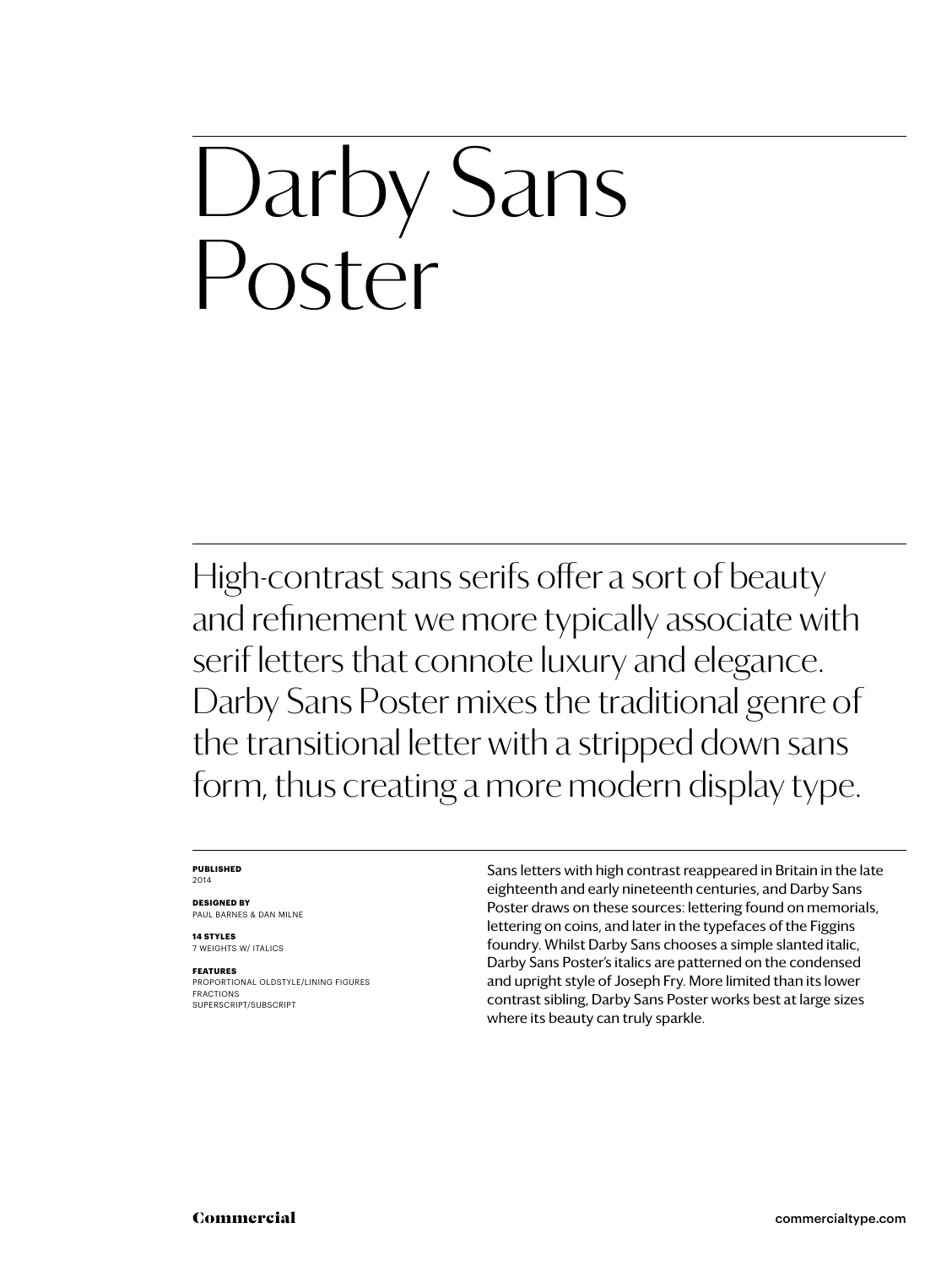Darby Sans Poster Thin *Darby Sans Poster Thin Italic* Darby Sans Poster Extra Light *Darby Sans Poster Extra Light Italic* Darby Sans Poster Light *Darby Sans Poster Light Italic* Darby Sans Poster Regular *Darby Sans Poster Regular Italic* Darby Sans Poster Medium *Darby Sans Poster Medium Italic* **Darby Sans Poster Bold** *Darby Sans Poster Bold Italic* Darby Sans Poster Black *Darby Sans Poster Black Italic*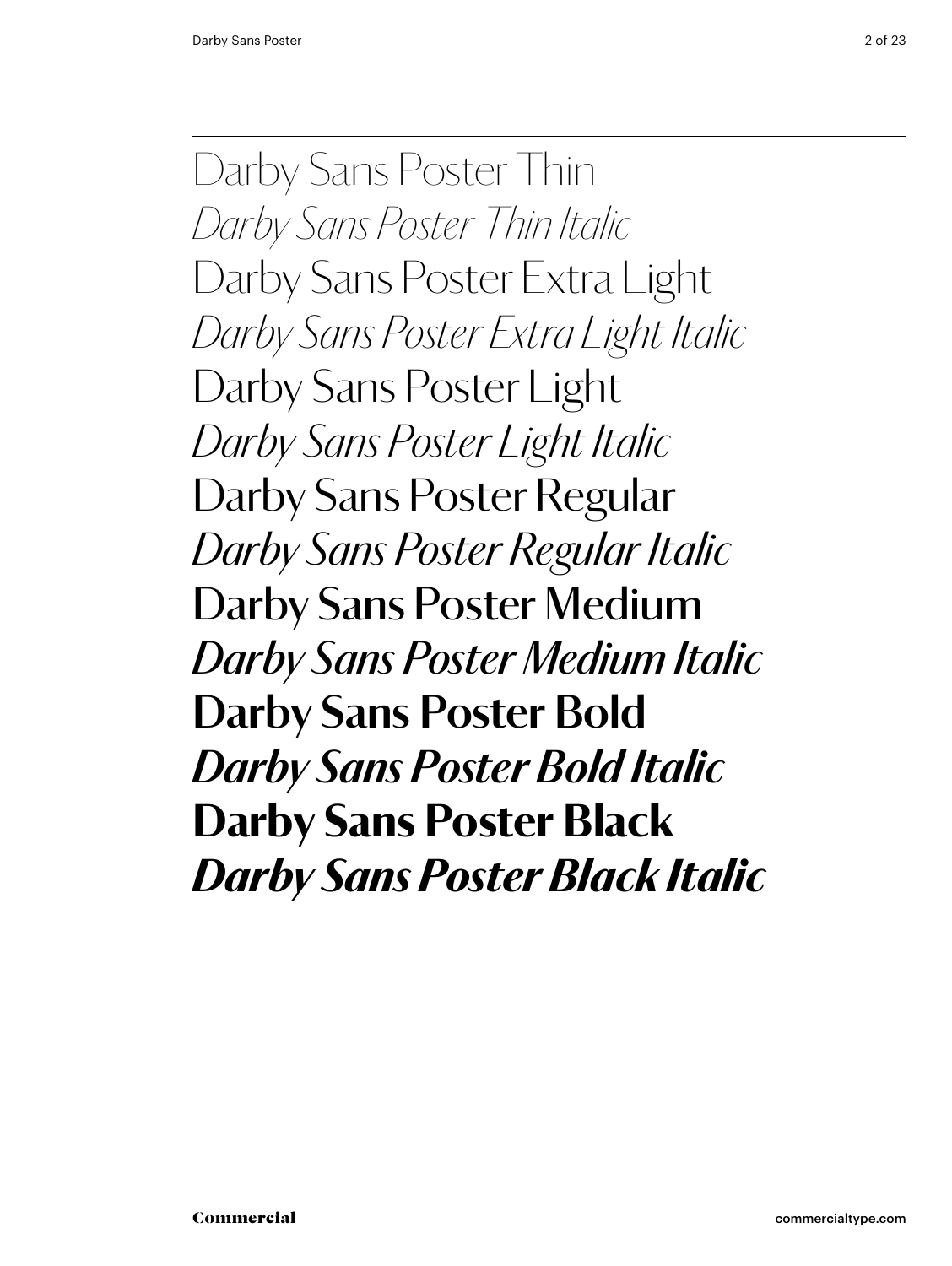





Darby Sans Poster thin italic, 100 Pt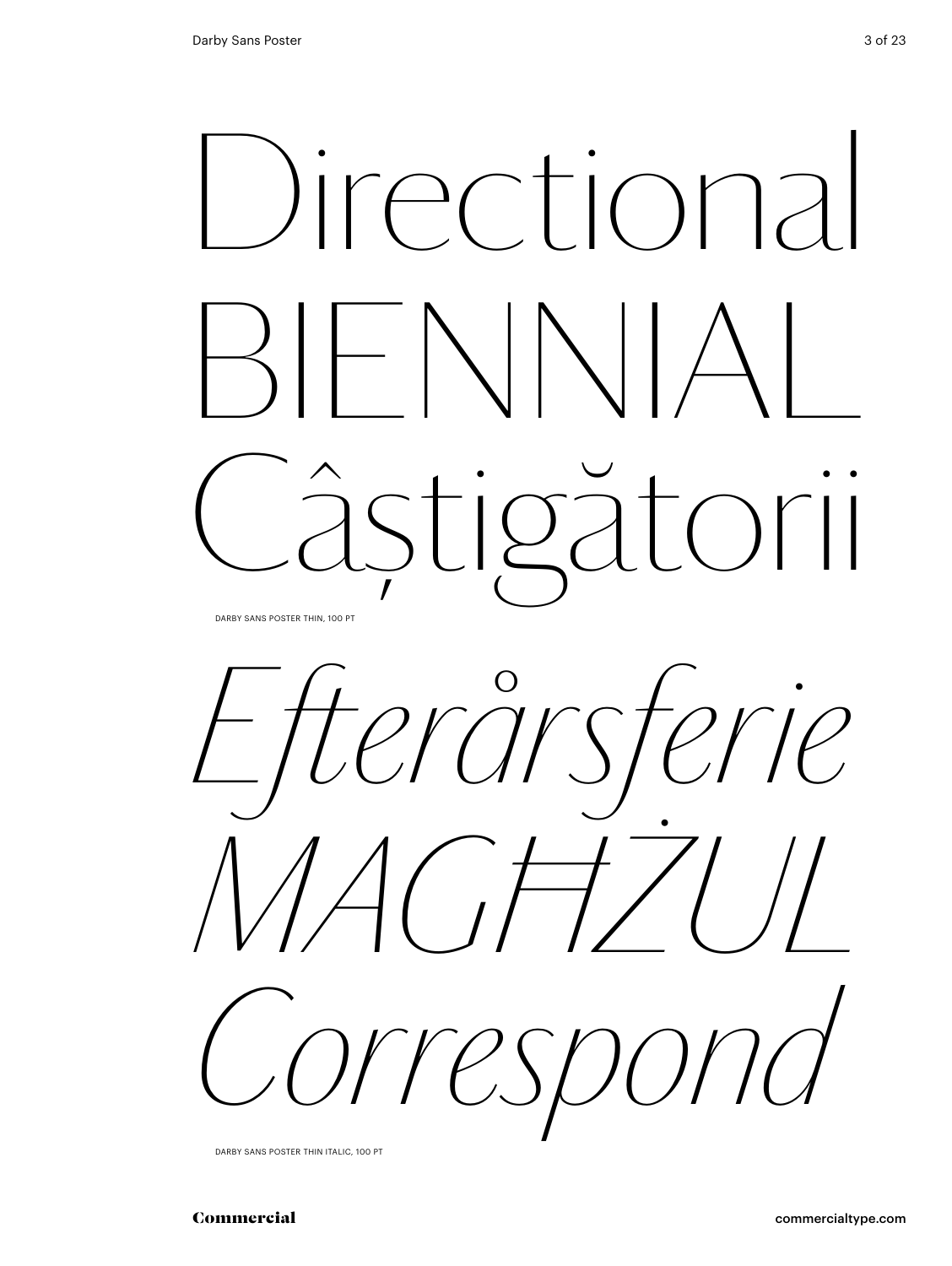

DARBY SANS POSTER EXTRA LIGHT, 100 PT

*Industrialize Criações Vaikeuksissa*

Darby Sans Poster extra light italic, 100 Pt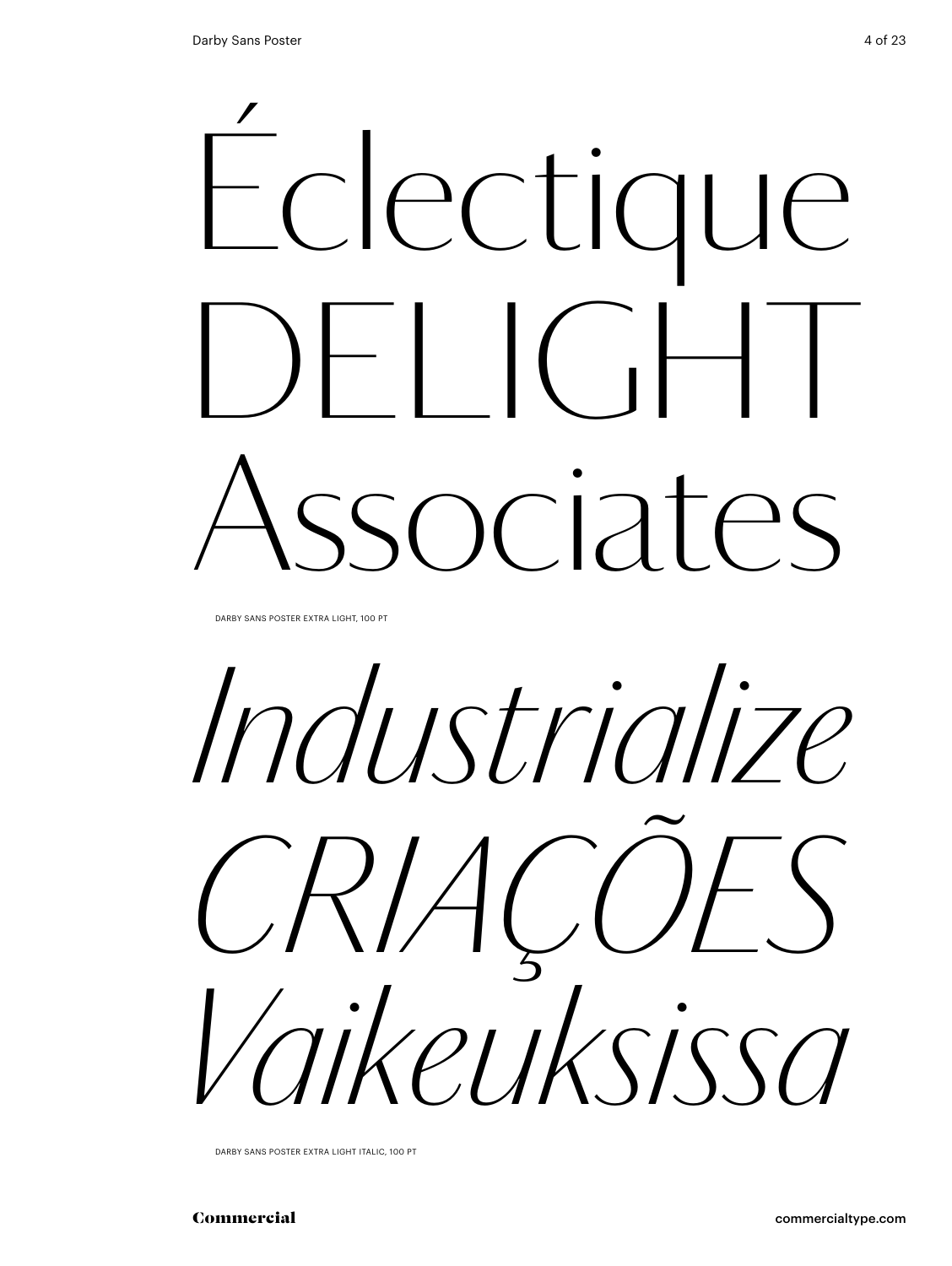## Exclusivity  $RICFR$ gađanja Darby Sans Poster light, 100 Pt [alternate g]



DARBY SANS POSTER LIGHT ITALIC, 100 PT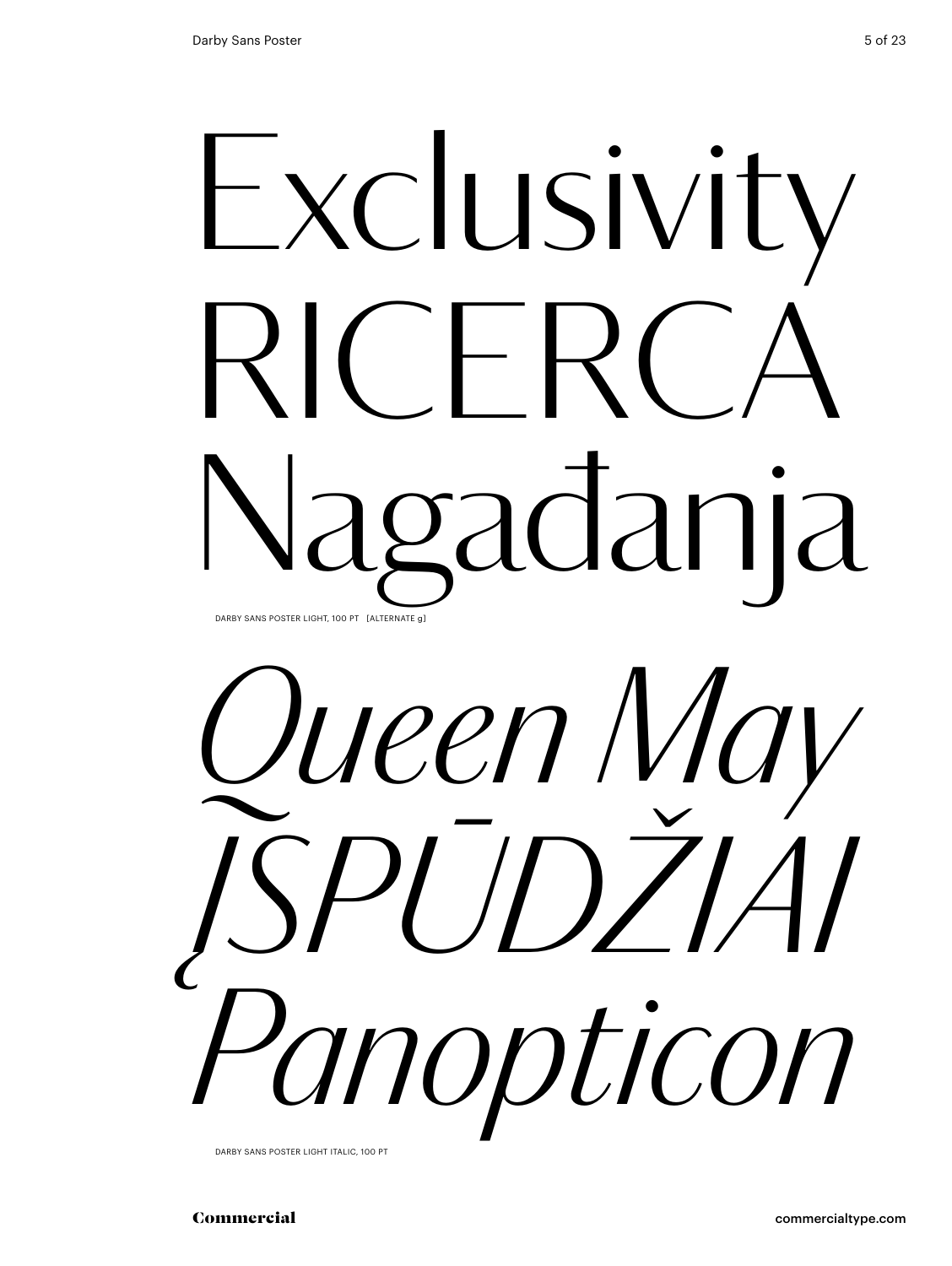# Kärkityötä VINTAGE Realismus

DARBY SANS POSTER REGULAR, 100 PT [ALTERNATE a]

*Showcased afbrigði Utställning*

Darby Sans Poster regular italic, 100 Pt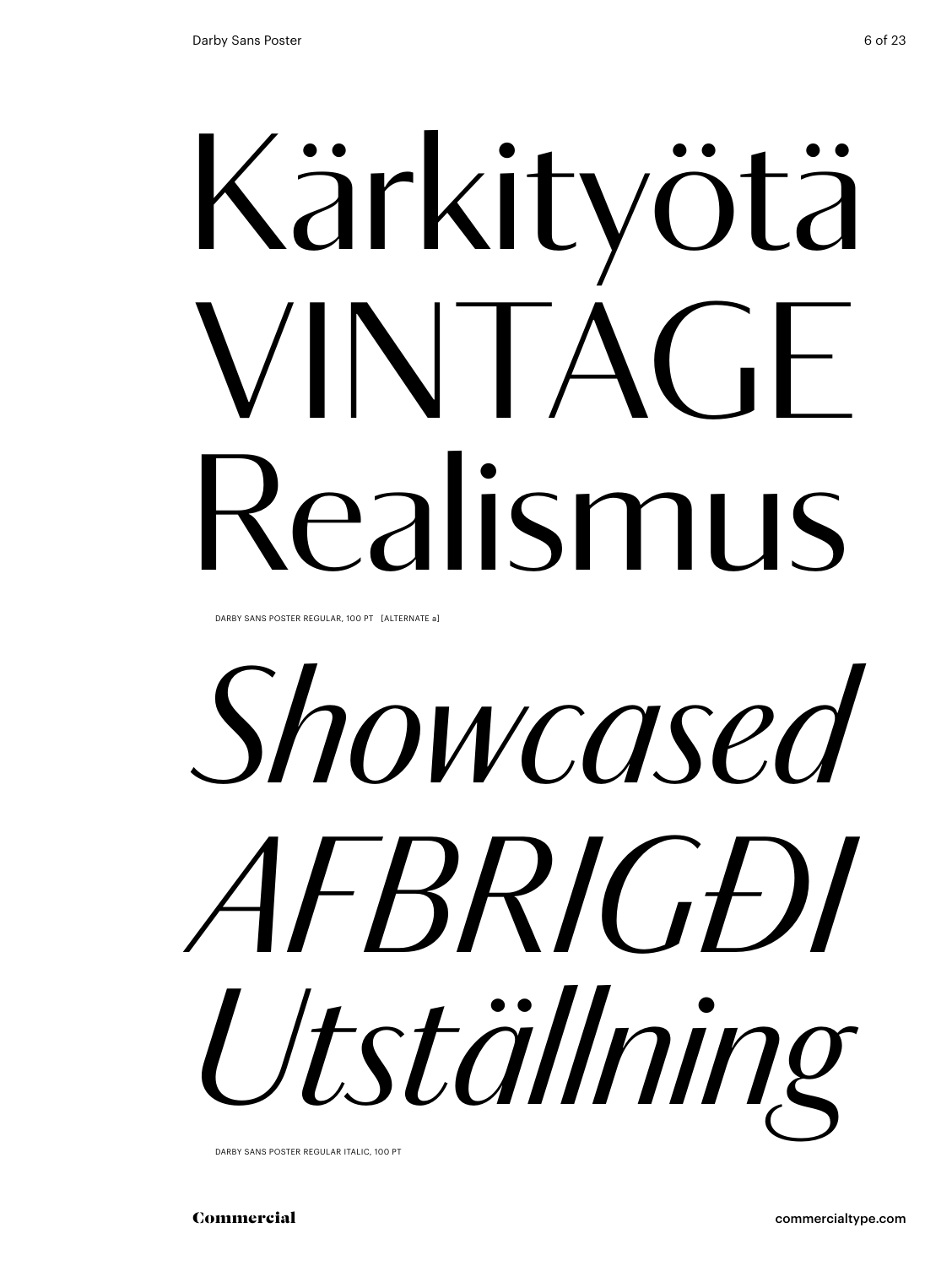# Sørbråten PRIZNAL Wanderer

DARBY SANS POSTER MEDIUM, 100 PT [ALTERNATE W]

# *Ilustración ORBITals Patagonia*

Darby Sans Poster medium italic, 100 Pt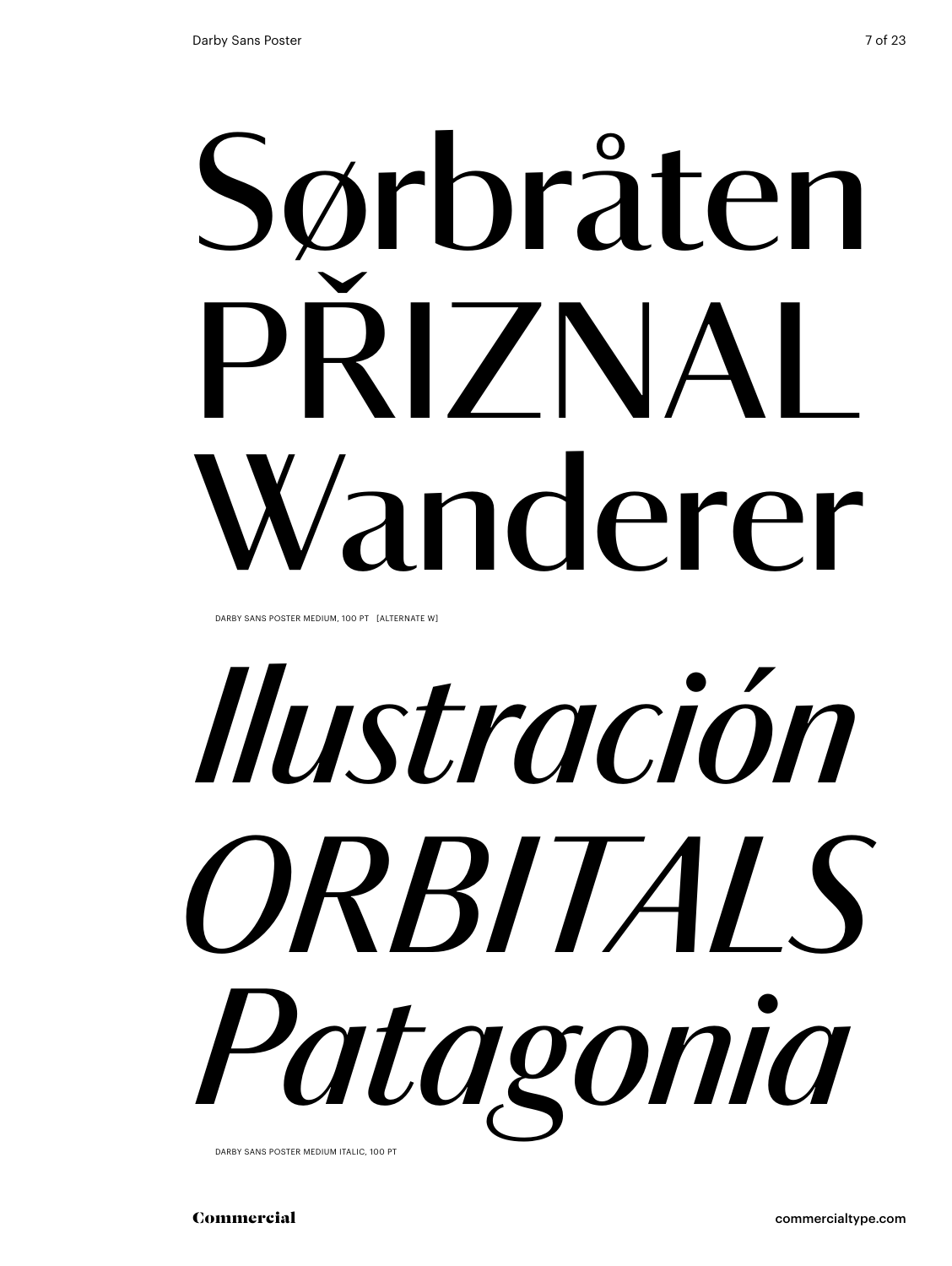# **Analepsis regista Comforts**

DARBY SANS POSTER BOLD, 100 PT



DARBY SANS POSTER BOLD ITALIC, 100 PT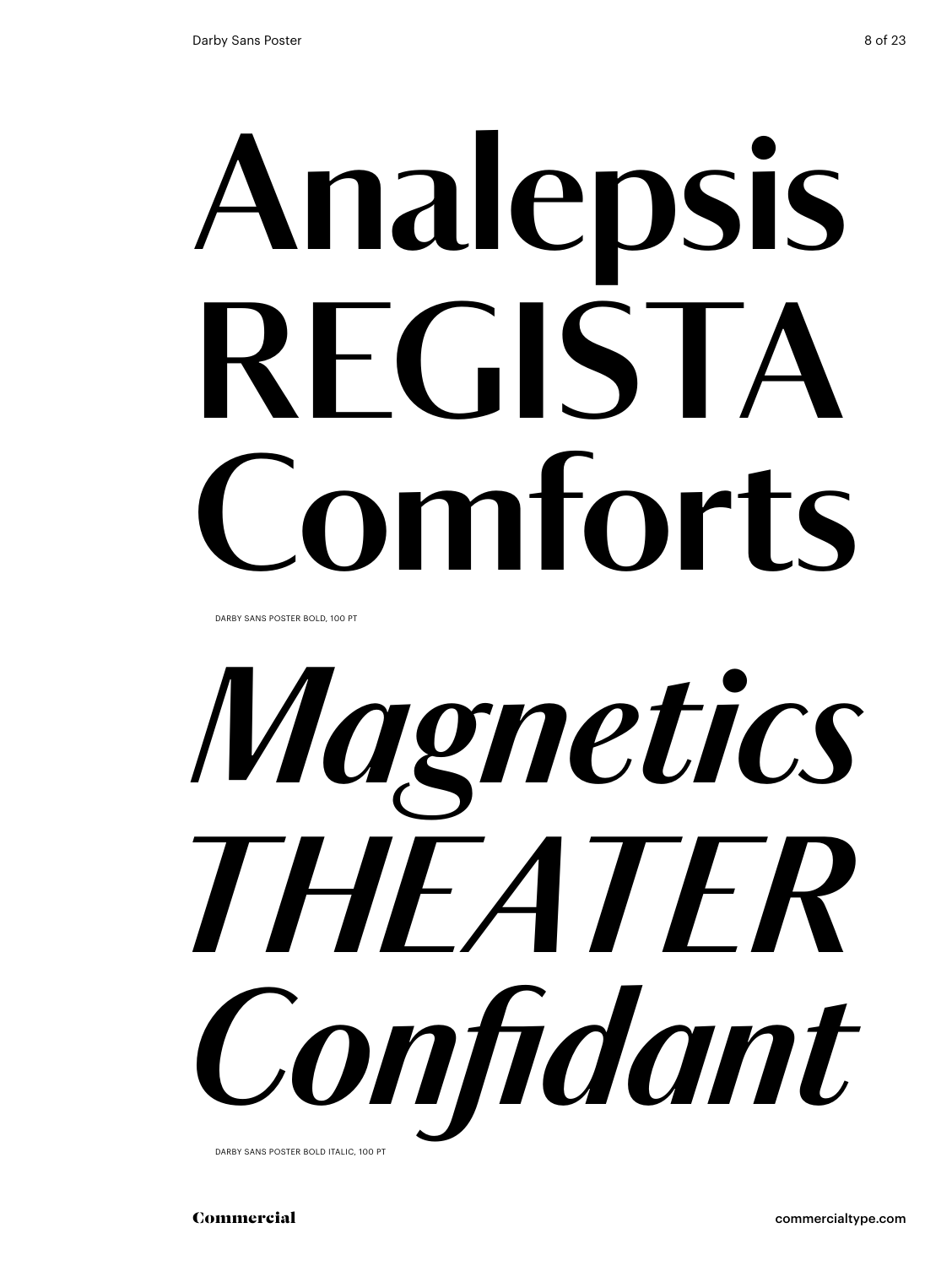# Écossaise CANIOS Weißbier

DARBY SANS POSTER BLACK, 100 PT



Darby Sans Poster black italic, 100 Pt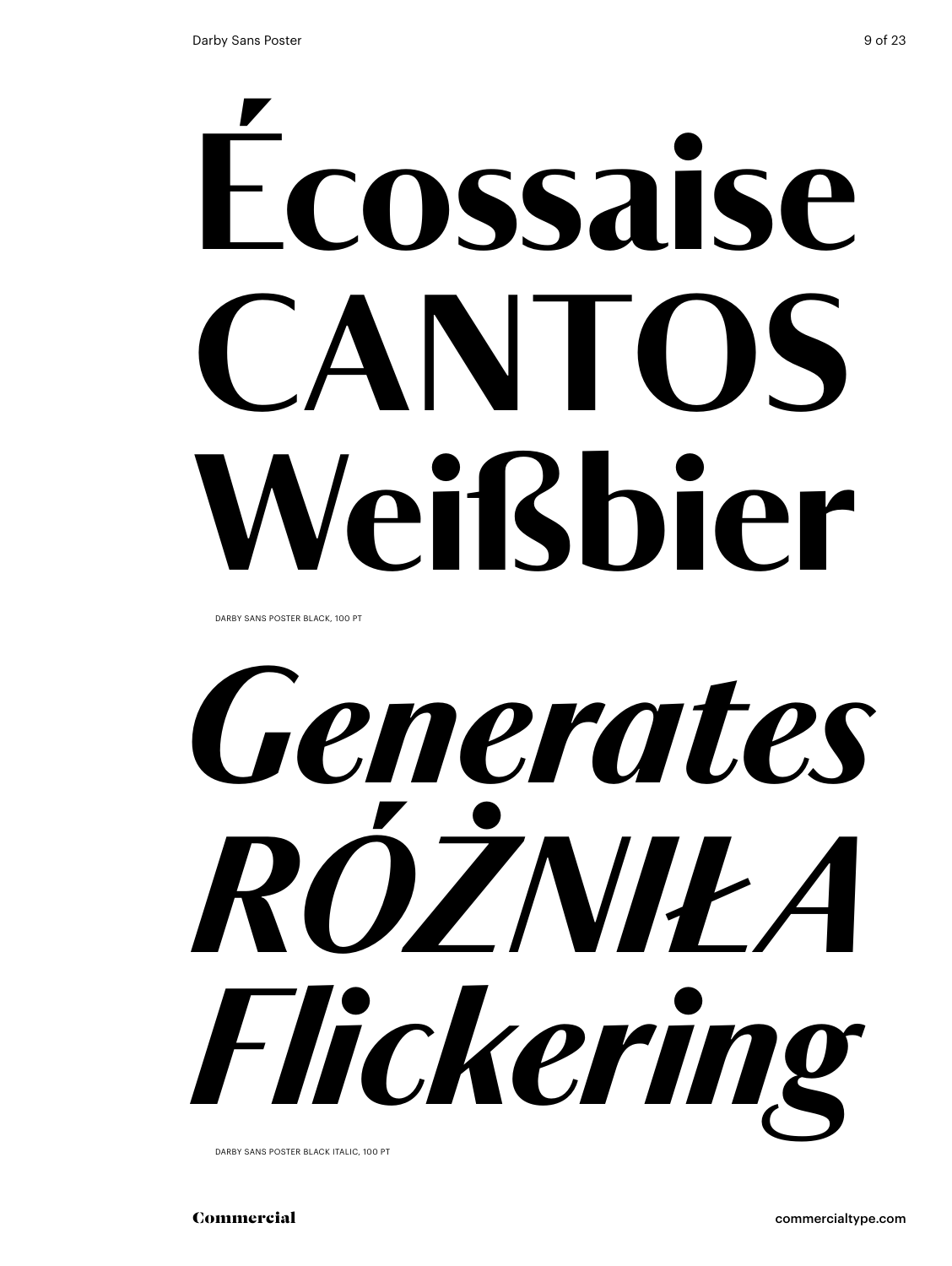

DARBY SANS POSTER THIN, 70 PT

*essentialism Omstandigheden*

DARBY SANS POSTER THIN ITALIC, 70 PT

## disponibile pentligvis

*Važiuojančią Bioluminescence* Darby Sans Poster Extra Light, 70 pt

Darby Sans Poster Extra Light Italic, 70 pt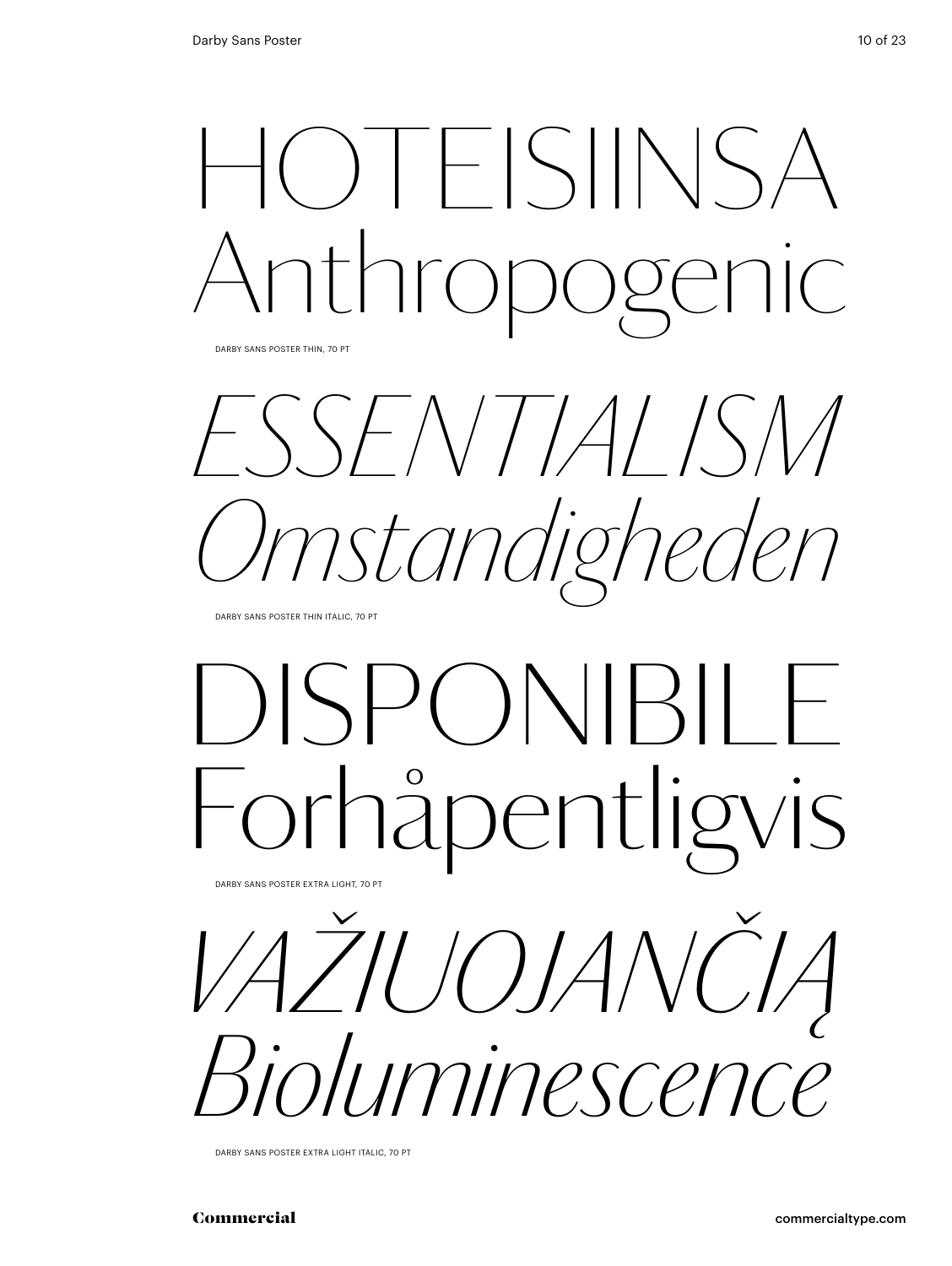## NAPERVILLE Eurovéloroute

Darby Sans Poster Light, 70 pt

### *application Quattrocentism* DARBY SANS POSTER LIGHT ITALIC, 70 P

## NOURISHED Literatūrologę

Darby Sans Poster regular, 70 pt [alternate a]



Darby Sans Poster regular italic, 70 pt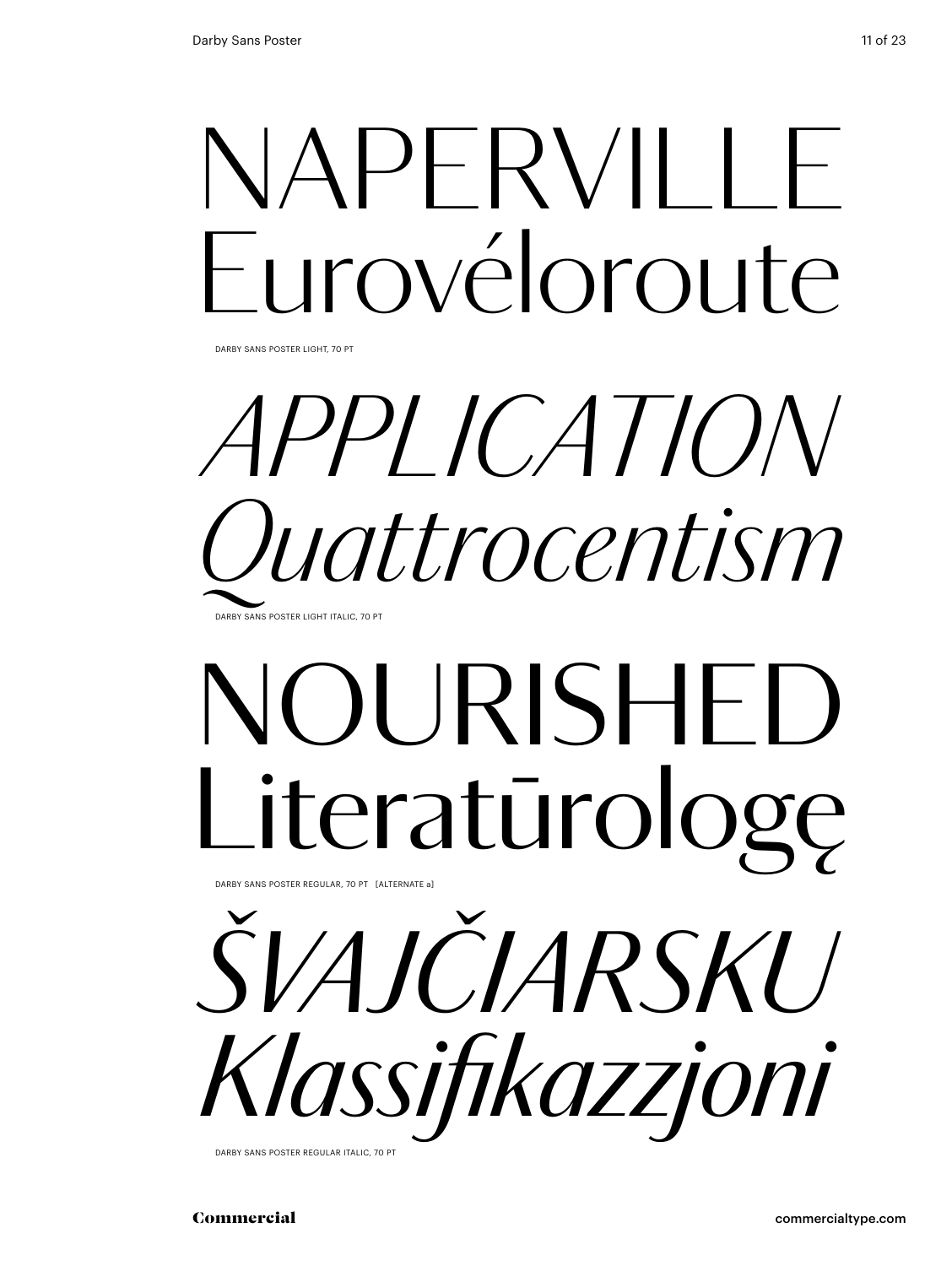## **CAMBRIDGE** Brittitrilleristä

Darby Sans Poster medium, 70 pt

### *MOVEMENTS Infrastructures* DARBY SANS POSTER MEDIUM ITALIC, 70

## **tRACTIONS Schaffhausen**

Darby Sans Poster bold, 70 pt

*afbrigðum Cérémonieuse*

Darby Sans Poster bold italic, 70 pt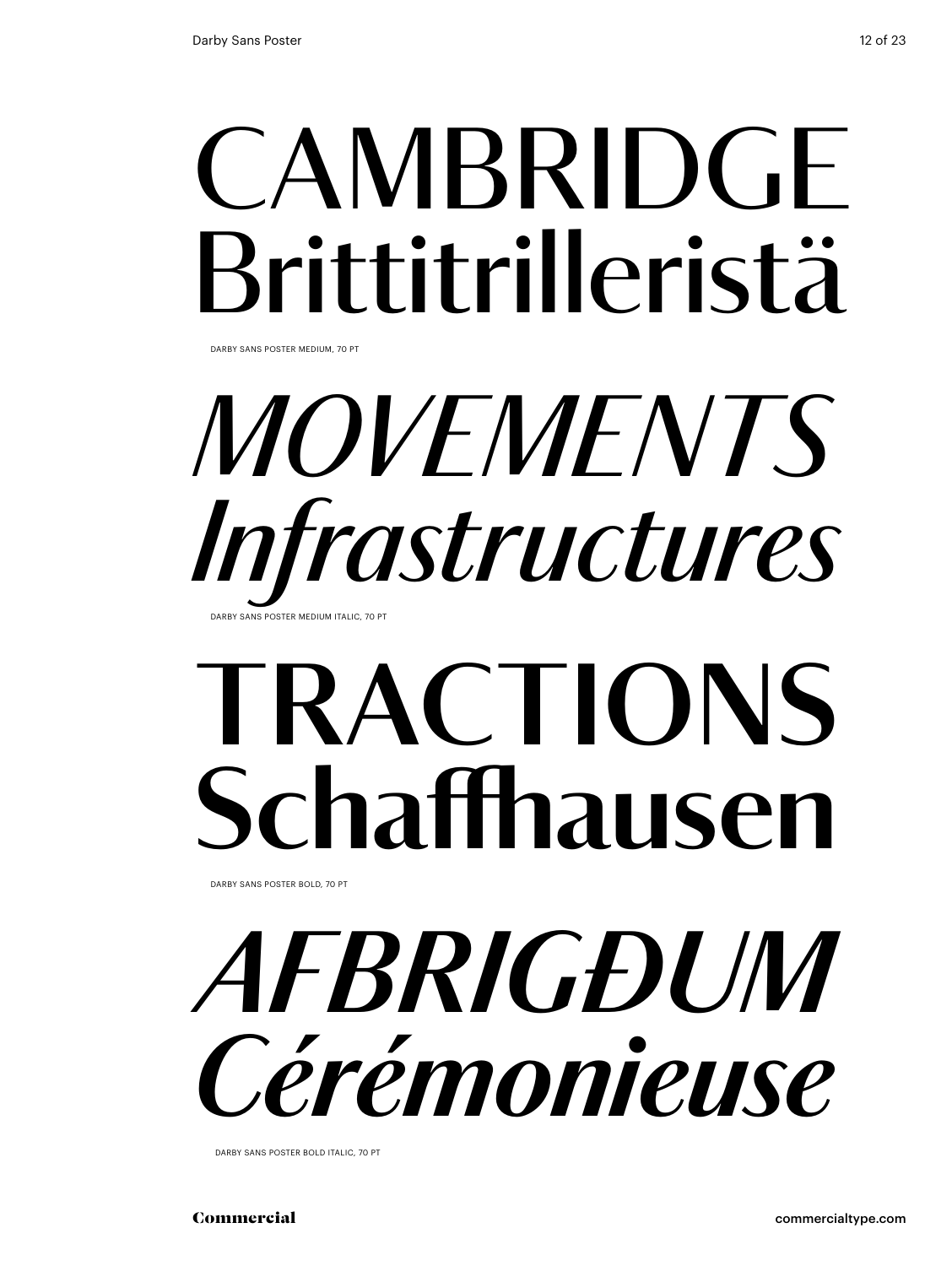## CERÂMICAS Satisfactorily

Darby Sans Poster black, 70 pt

## *authority Friendlessness*

Darby Sans Poster black italic, 70 pt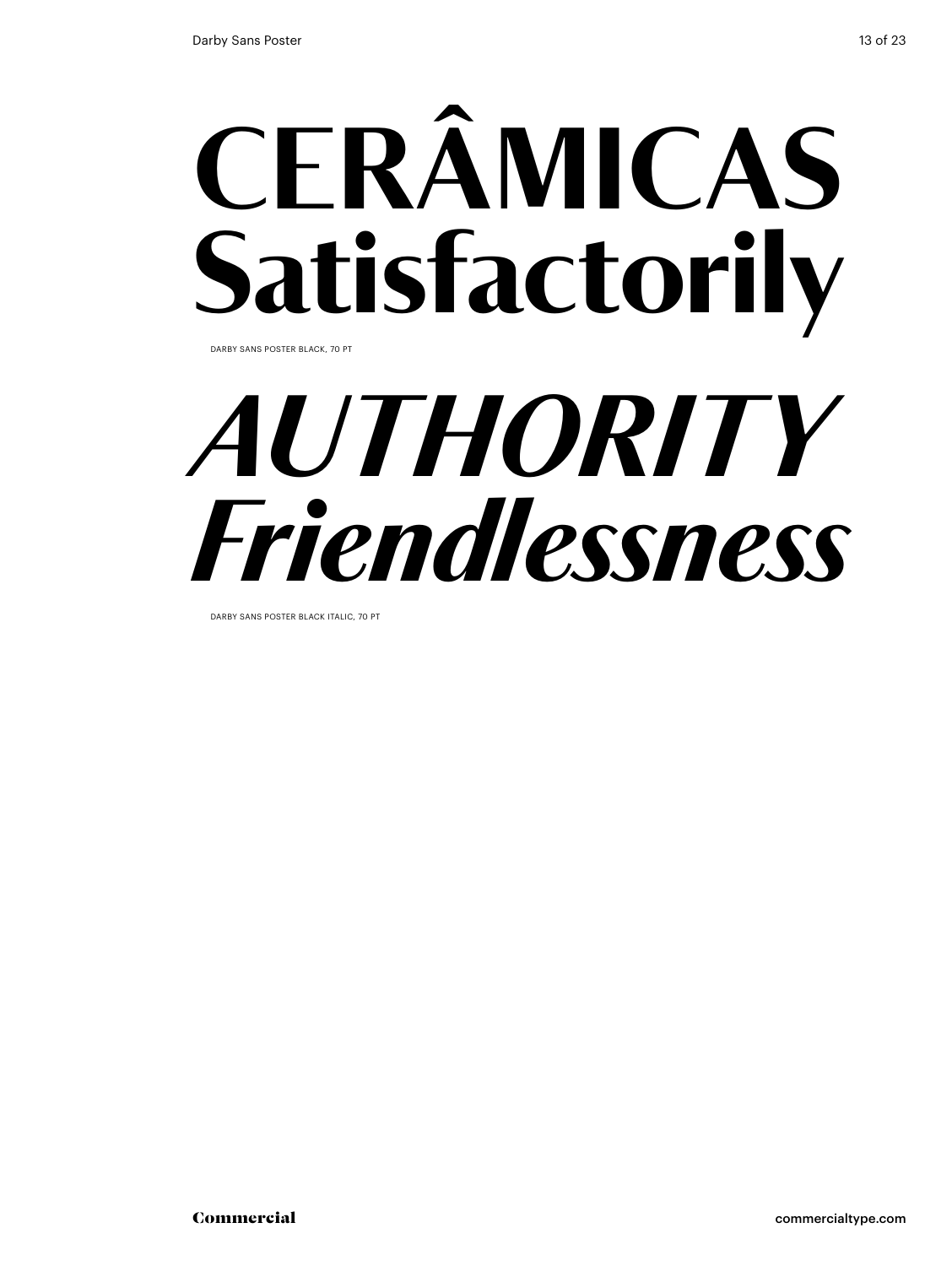Grundlæggeren af modehuset AN AGENCY OF CULT euvres vendues plus €96.502

DARBY SANS POSTER THIN, 36 PT

*Japanese manufactured groupsets Zesde grootste meer ter Ediţia din acest an a evenimentului* DARBY SANS POSTER THIN ITALIC, 36 PT

### Her own private lacuna in Mali Die Megastars des Pop Sandstone cut at the quarries

Darby Sans Poster Extra Light, 36 pt [alternate a]

*Monocoque carbon frame moulds Photos Of Graffiti Mecca Exclusive peek at this season's look*

Darby Sans Poster Extra Light Italic, 36 pt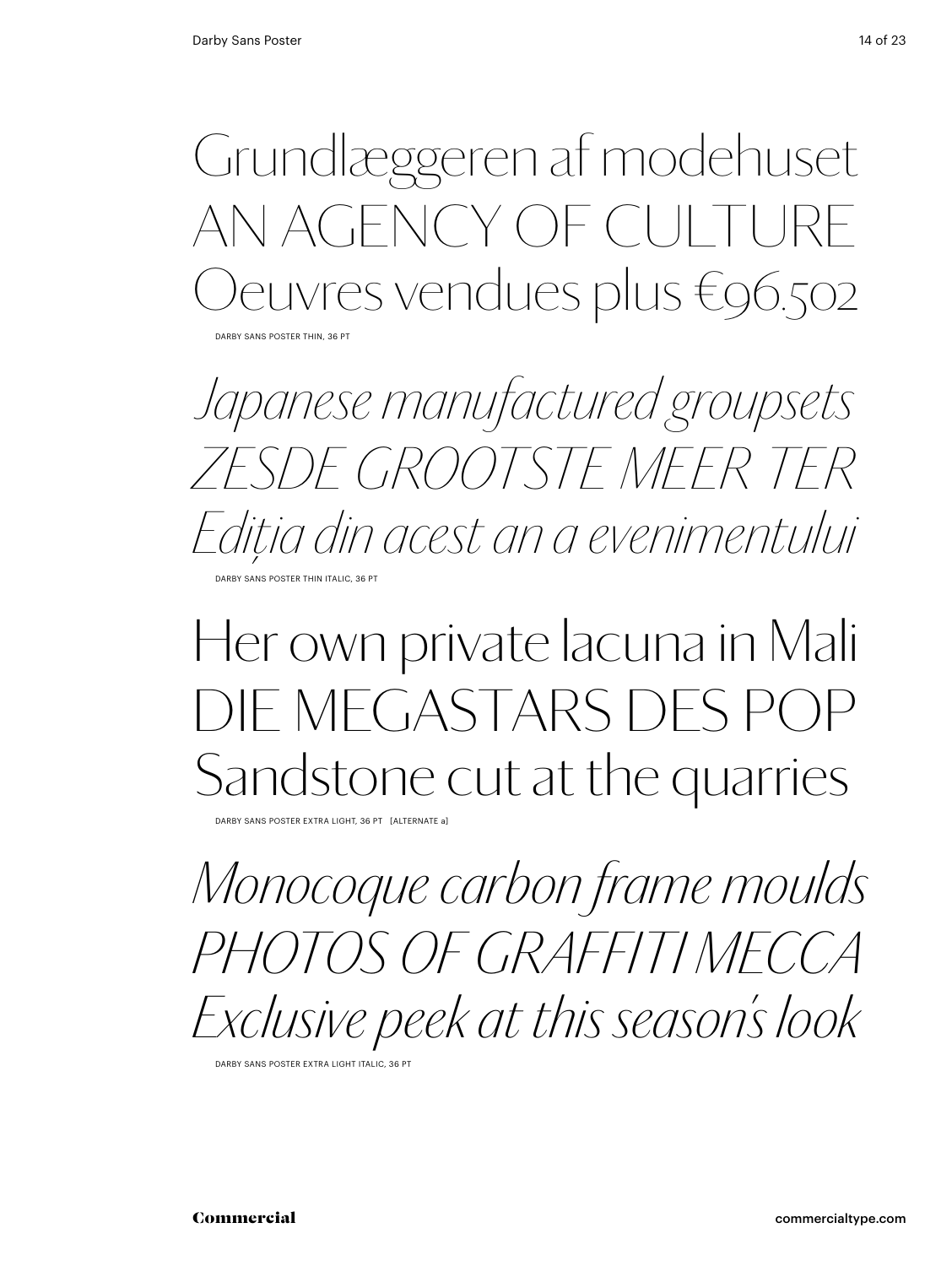Memoria arriva all'improvviso 240 heures de lumière De appeltjes zijn in overvloed DARBY SANS POSTER LIGHT, 36 P

*Top 60 Dutch urban innovations outrageous & thrilling National organisation for saving* DARBY SANS POSTER LIGHT ITALIC, 36 PT [SWASH &

### Un cisne en casa de los reyes FI FGANT MYSTERIE BOK Golden epoch of filmmaking

DARBY SANS POSTER REGULAR, 36 PT

*Ekspansion og omstrukturering Možda će neki istoričar Eye shadow purchased for 60%*

Darby Sans Poster Regular Italic, 36 pt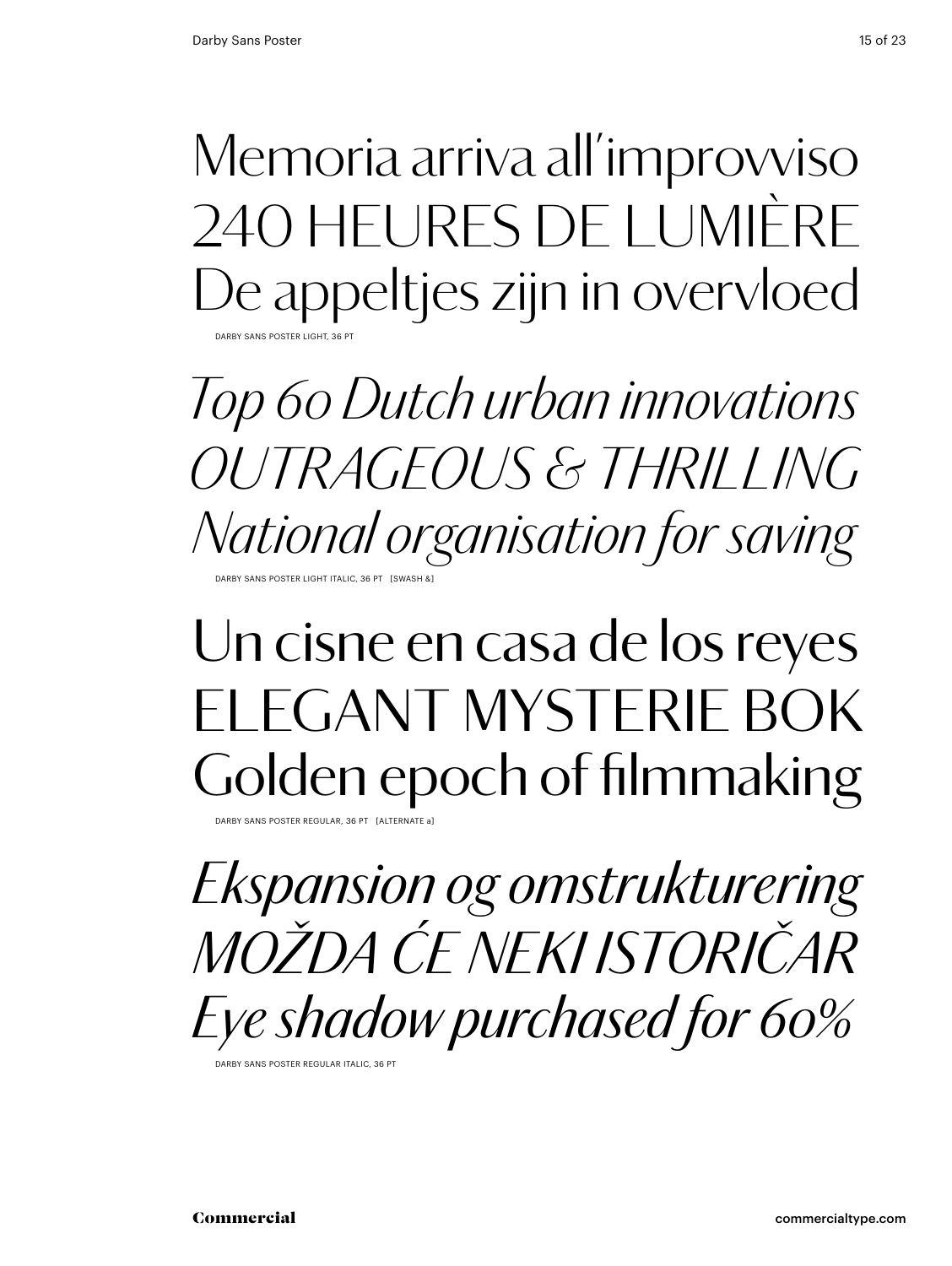### Wondering aloud she utters FOUNTAINS SPARKLE AT Jesen v newyorških galerijah Darby Sans Poster Medium, 36 pt [alternate w g]

*Cliff camping in the Swiss Alps Među prvim mirisima po Dreams never end just remain* Darby Sans Poster Medium Italic, 36 pt

### **New political parties get 3% had 496,000 volumes Consejo de Administración**

DARBY SANS POSTER BOLD, 36 PT

### *Progressivement Disparaître With impeccable logic Transcended the typecasting*

DARBY SANS POSTER BOLD ITALIC, 36 PT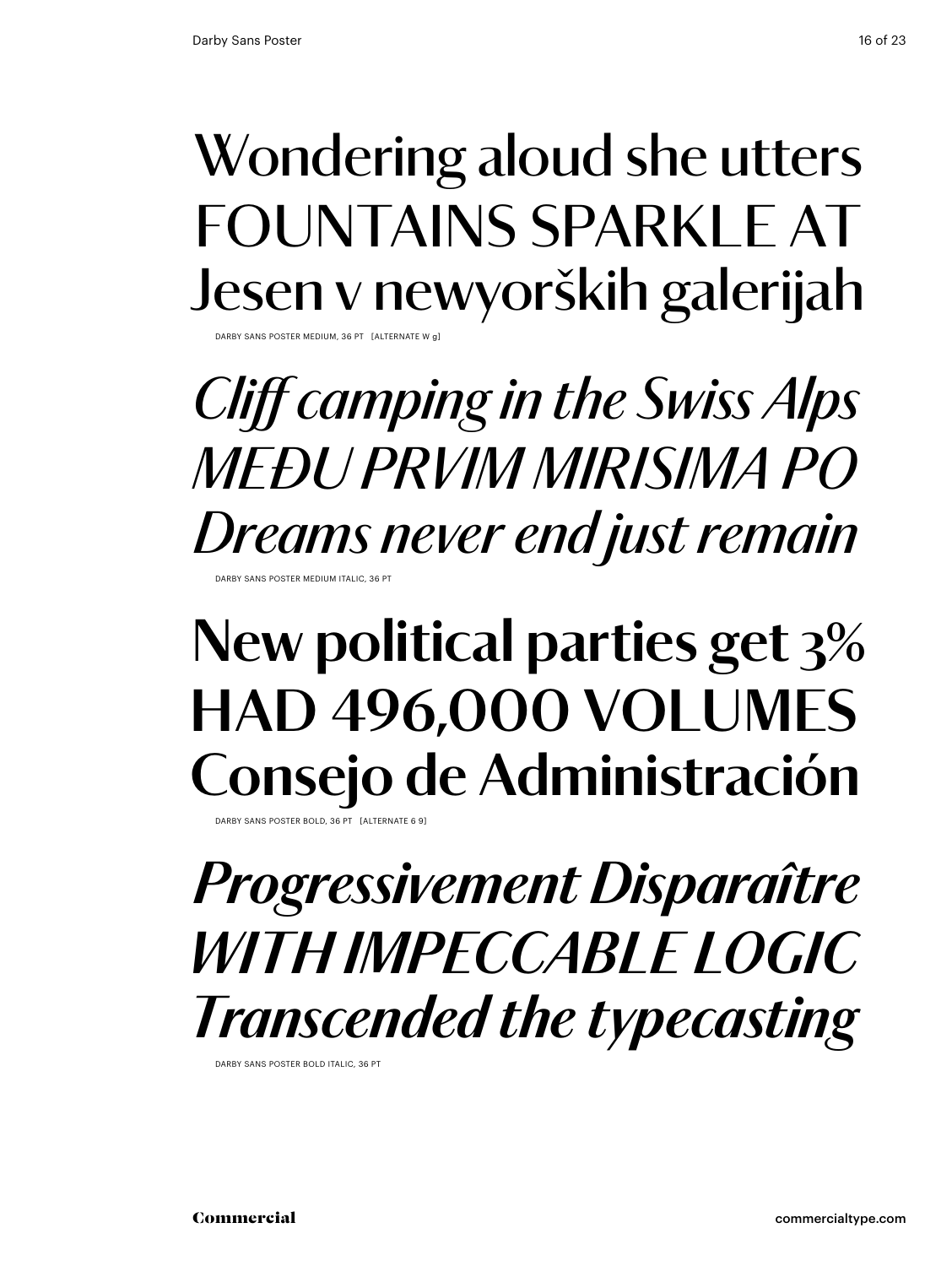### Mais avec ses 5 jours fériés 1931 MUSIC RECORDING Hugtakið er líka notað yfir Darby Sans Poster black, 36 pt

### *Avrupa Birliği'ne üye olmak huge tonal reversals Pleating on woolen clothing*

Darby Sans Poster black italic, 36 pt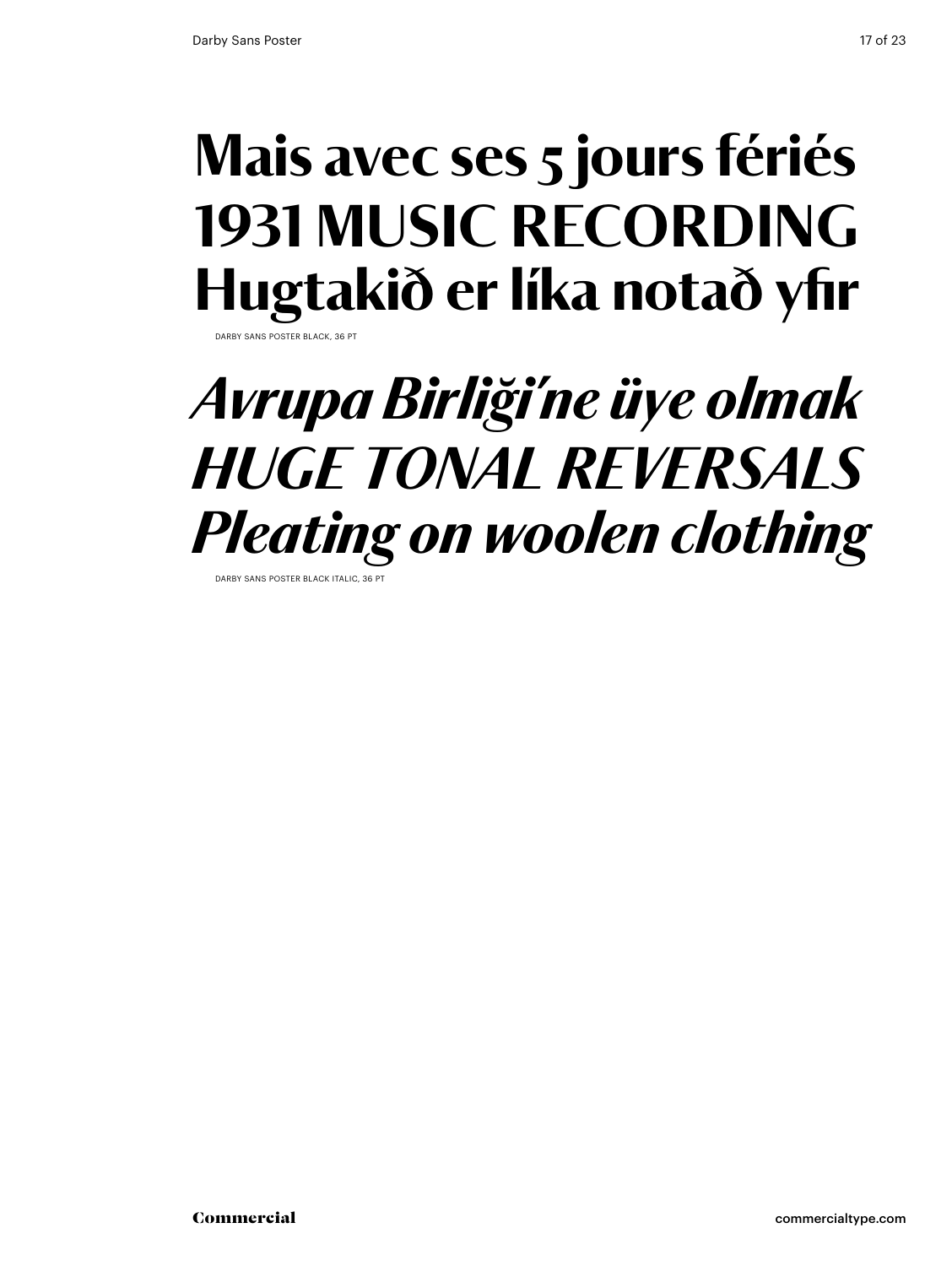### Cumhurbaşkanlığı Darby Sans Poster Thin, 60 Pt

enerational DARBY SANS POSTER EXTRA LIGHT, 60 PT

## 'ereldkampioen

DARBY SANS POSTER LIGHT, 60 PT [ALTERNATE W]

## norialisations

Darby Sans Poster Regular, 60 Pt [alternate a]

### **mpletamente** Darby Sans Poster Medium, 60 Pt

## **Koffieliefhebber**

DARBY SANS POSTER BOLD, 60 PT

lanleggeren DARBY SANS POSTER BLACK, 60 P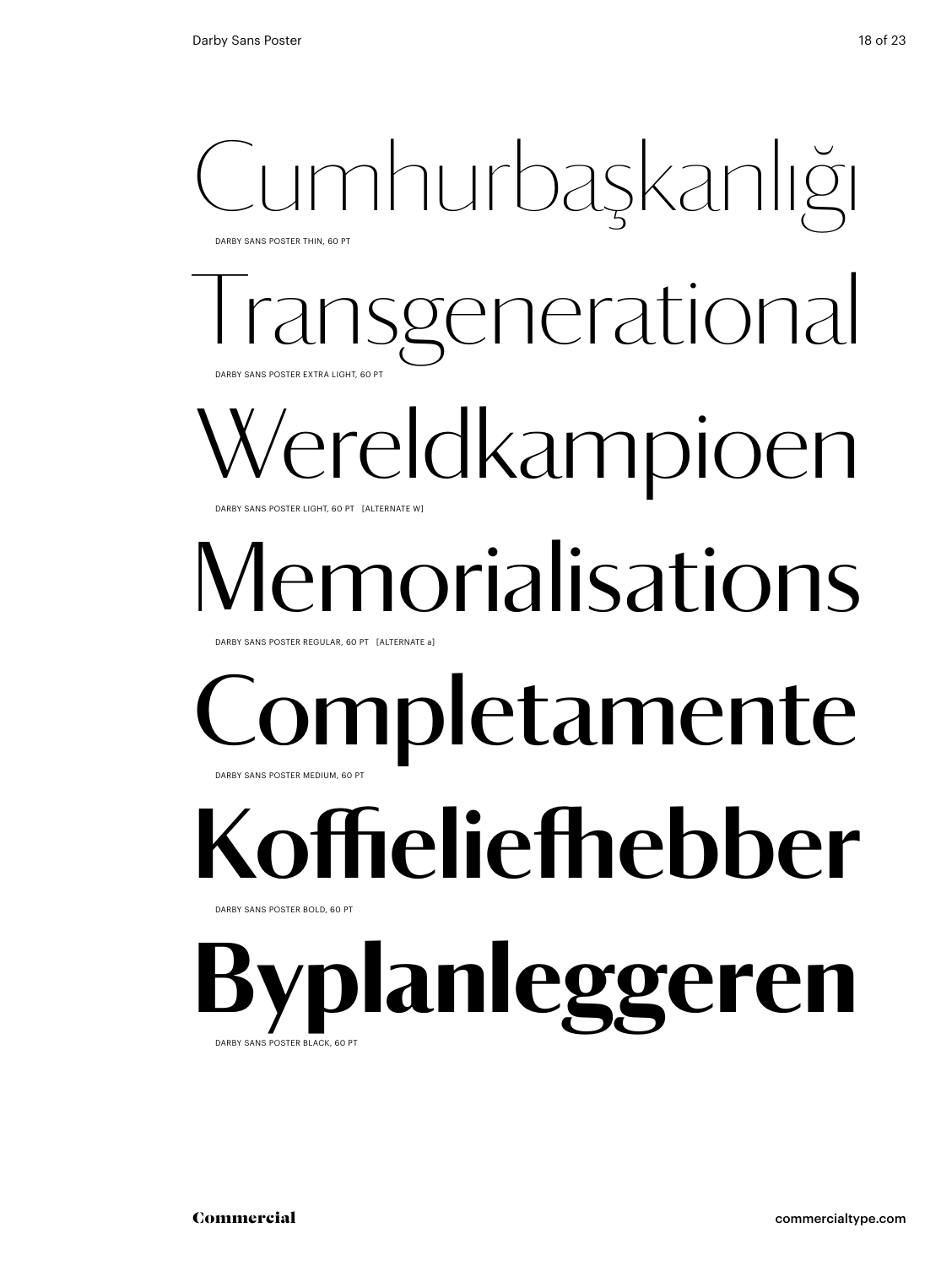*Superendividamento*

Darby Sans Poster Thin italic, 60 Pt

*Zinngießerwerkstatt* Darby Sans Poster Extra Light italic, 60 Pt



### *Tilfinningaþrungið* Darby Sans Poster Regular italic, 60 Pt

### *Unconsentaneous*

Darby Sans Poster Medium italic, 60 Pt



DARBY SANS POSTER BOLD ITALIC, 60 PT



DARBY SANS POSTER BLACK ITALIC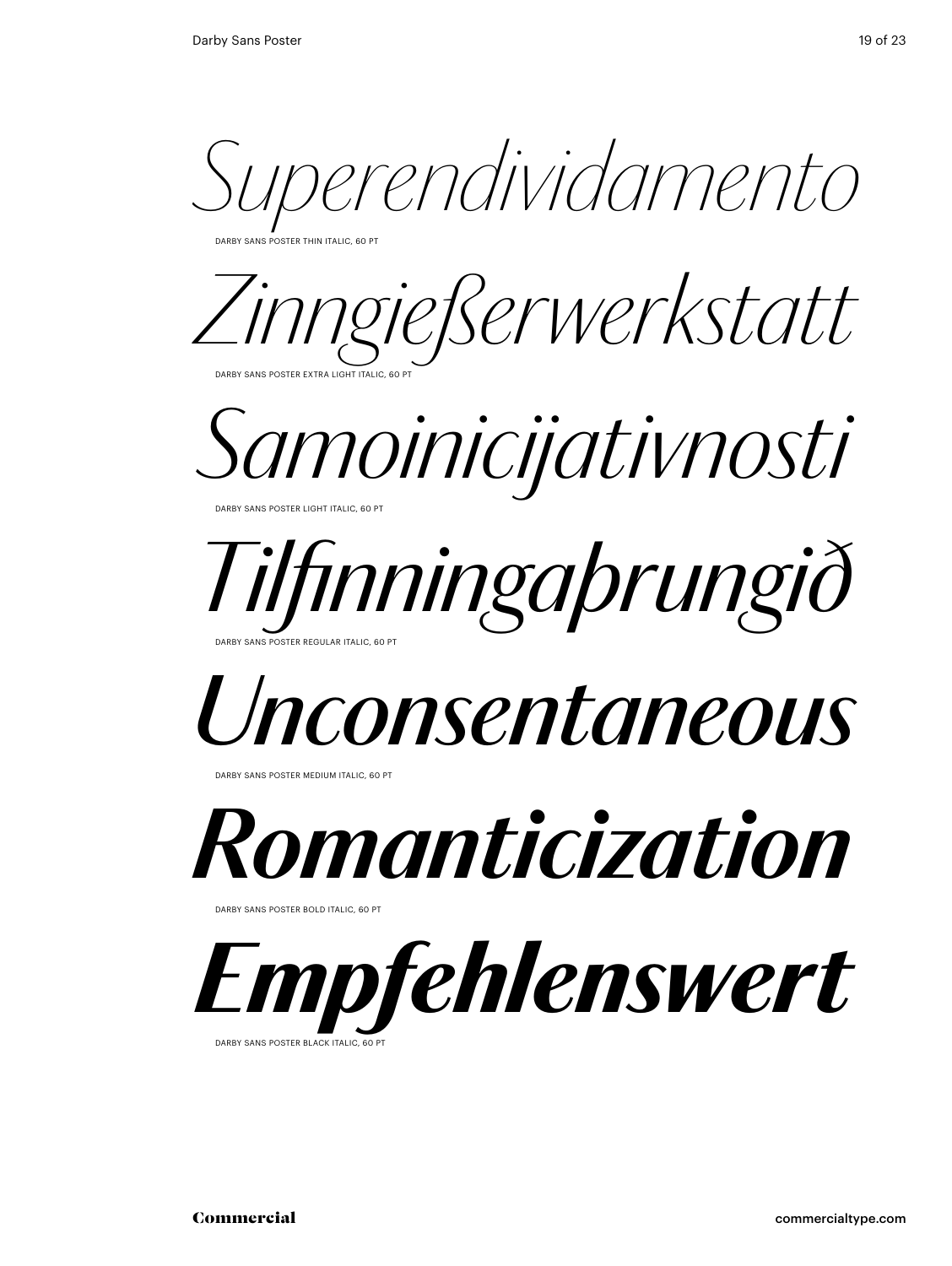| <b>UPPERCASE</b>                             | ABCDEFGHIJKLMNOPORSTUVWXYZ                                                                                                                |  |  |
|----------------------------------------------|-------------------------------------------------------------------------------------------------------------------------------------------|--|--|
| LOWERCASE                                    | abcdefghijklmnopqrstuvwxyz                                                                                                                |  |  |
| <b>STANDARD PUNCTUATION</b>                  | $\{C_{i_1}, C_{i_2}, \ldots, C_{i_{m-1}}\} \cup \{C_{i_1}, C_{i_2}, \ldots, C_{i_{m-1}}\} \cup \{C_{i_1}, C_{i_2}, \ldots, C_{i_{m-1}}\}$ |  |  |
| ALL CAP PUNCTUATION                          | $i\dot{\epsilon}$ ---()[]{}/ \@«»                                                                                                         |  |  |
| LIGATURES                                    | fb fh fi fi fk fl ff ffb ffh ffi ffi ffk ffl ß                                                                                            |  |  |
| PROPORTIONAL OLDSTYLE<br>default figures     | $$EE412345678900f\%$ % <sup>ao</sup> #°<+=-x÷>'"                                                                                          |  |  |
| PROPORTIONAL LINING                          | $$E$ <b>\eva</b> \$4567890%% \times= $*$                                                                                                  |  |  |
| TABULAR OLDSTYLE                             | $$EE_{1234567890\%}\%$ = = - x ÷ >                                                                                                        |  |  |
| <b>TABULAR LINING</b>                        |                                                                                                                                           |  |  |
| PREBUILT FRACTIONS                           | $\frac{1}{2}$ $\frac{1}{3}$ $\frac{1}{4}$ $\frac{1}{3}$ $\frac{1}{8}$ $\frac{1}{8}$ $\frac{1}{8}$ $\frac{1}{8}$ $\frac{1}{8}$             |  |  |
| <b>NUMERATORS &amp;</b><br>DENOMINATORS      | H1234567890/ <sub>1234567890</sub>                                                                                                        |  |  |
| <b>SUPERSCRIPT &amp;</b><br><b>SUBSCRIPT</b> | $\parallel$ 1234567890 $\parallel$ 1234567890                                                                                             |  |  |
| STYLISTIC ALTERNATES                         | W ag ŴŴŴŴ áăâäàāąååãǧĝģġ 69 69                                                                                                            |  |  |
| <b>ACCENTED UPPERCASE</b>                    | ÁÂÀÄÅÃĂĀĀĄÅÆÆÇĆČĈĊĎĐÉÊÈËĔĖĒĘ<br>ĞĜĢĠĦĤĺÎÌĬĪĬĨĬĴĶŁĹĽĻĿÑŃŇŅŊÓÔÒÖÕ<br>ŐŌØŐŒŔŘŖŠŚŞŜȘÞŤŢŦÚÛÙÜŬŰŪŲŮŨ<br>ŴŴŴŴŶŶŸŽŹŻ                              |  |  |
| ACCENTED LOWER CASE                          | áâàäåãăāaåææçćčĉċďđéêèëĕēeġĝĝģġħĥíîìïiī<br>jĩĭĵķłĺľļŀñńňņŋóôòöõőōøǿœŕřŗšśşŝşþťţŧúûùü<br>ŭűūyůũẃŵẁẅýŷỳÿžźż                                 |  |  |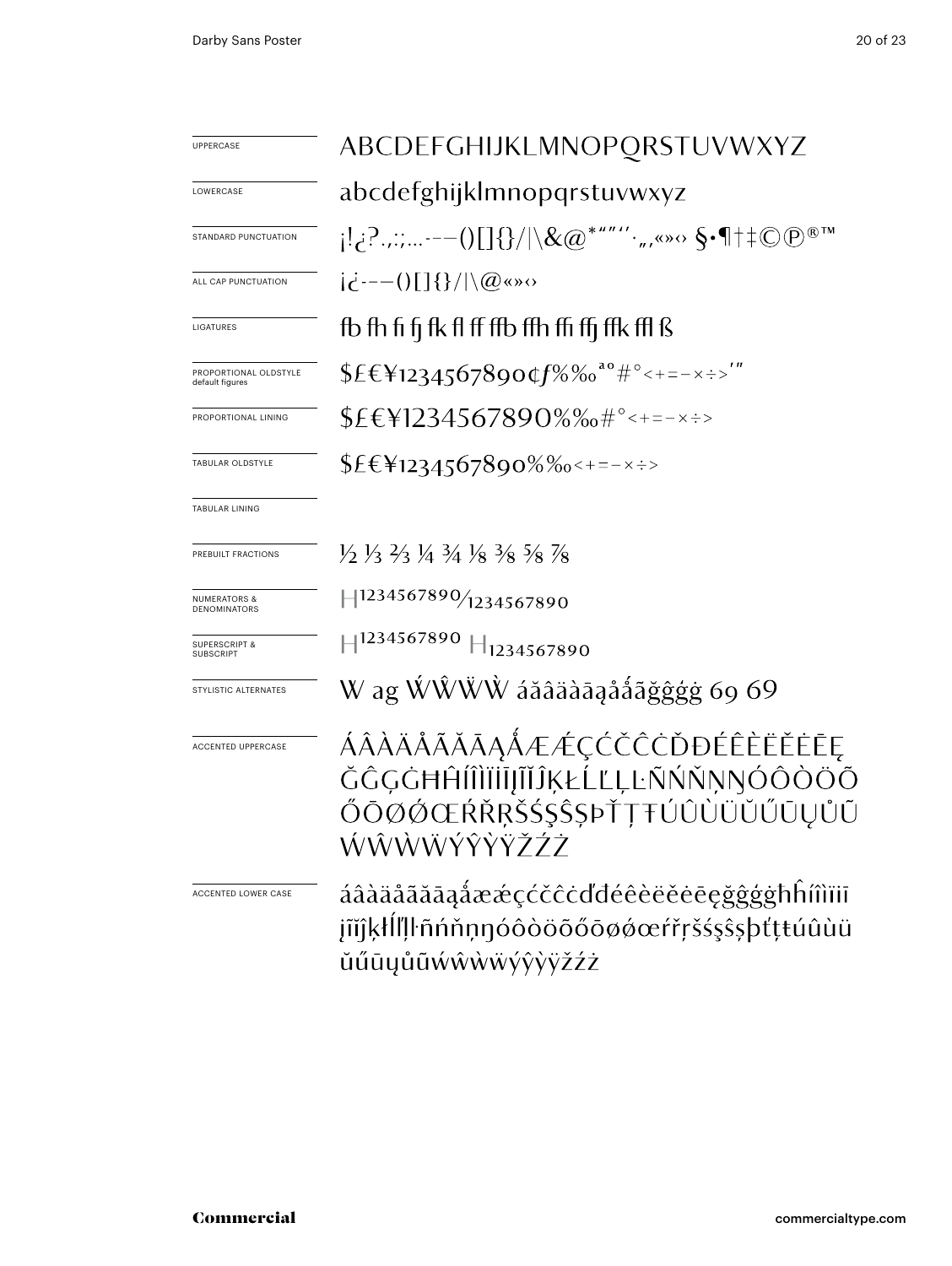| <b>UPPERCASE</b>                             | ABCDEFGHIJKLMNOPQRSTUVWXYZ                                                                                 |  |  |
|----------------------------------------------|------------------------------------------------------------------------------------------------------------|--|--|
| LOWERCASE                                    | abcdefghijklmnopqrstuvwxyz                                                                                 |  |  |
| <b>STANDARD PUNCTUATION</b>                  | j!¿?.,:;---()[]{}/ \&@*""'',,,«»<> $\S{\cdot}\P{\neq}\mathbb{O}$ @                                         |  |  |
| ALL CAP PUNCTUATION                          | $i\dot{\epsilon}$ :-- $0/1$ $\Omega$ $\mu$ $\infty$ $\infty$                                               |  |  |
| LIGATURES                                    | fb fh fi fi fk fl ff ffb ffh ffi ffi ffk ffl ß                                                             |  |  |
| PROPORTIONAL OLDSTYLE<br>default figures     | \$£€¥1234567890¢f%‰ <sup>ao</sup> #°<+=-×÷>'"                                                              |  |  |
| PROPORTIONAL LINING                          | $$EEY1234567890\%$ %#°<+=-x÷>                                                                              |  |  |
| TABULAR OLDSTYLE                             | $$EE_{1234567890\%}\%$ o<+=-x÷>                                                                            |  |  |
| TABULAR LINING                               |                                                                                                            |  |  |
| PREBUILT FRACTIONS                           | 12 13 23 14 34 18 3/8 5/8 7/8                                                                              |  |  |
| <b>NUMERATORS &amp;</b><br>DENOMINATORS      | H1234567890/ <sub>1234567890</sub>                                                                         |  |  |
| <b>SUPERSCRIPT &amp;</b><br><b>SUBSCRIPT</b> | H <sup>1234567890</sup> H <sub>1234567890</sub>                                                            |  |  |
| STYLISTIC ALTERNATES                         | 69 69 & &                                                                                                  |  |  |
| <b>ACCENTED UPPERCASE</b>                    | ÁÂÀÄÅÃĂĀĄÅÆÆÇĆČĈŎĐÉÊÈËĔĒĘĞĜ<br>ĢĠĦĤĺÎÌĬĬĬĨĬĨĶŁĹĽĻĿÑŃŇŅŊÓÔŎÖŐŐŌØ<br>ŐŒŔŘŖŠŚŞŜŞÞŤŢŦÚÛÙÜŬŰŨŲŮŨŴŴŴ<br>ŴŶŶŸŽŹŻ  |  |  |
| <b>ACCENTED LOWER CASE</b>                   | áâàäåãããāgåææçćčĉċďđéêèëĕēēgğĝģġħĥíîìïiījĩĭĵ<br>ķłĺľļŀñńňņŋóôòöõőōøøœŕřŗšśşŝşþťţŧúûùüŭűūy<br>ůũŵŵẁŵýŷỳÿžźż |  |  |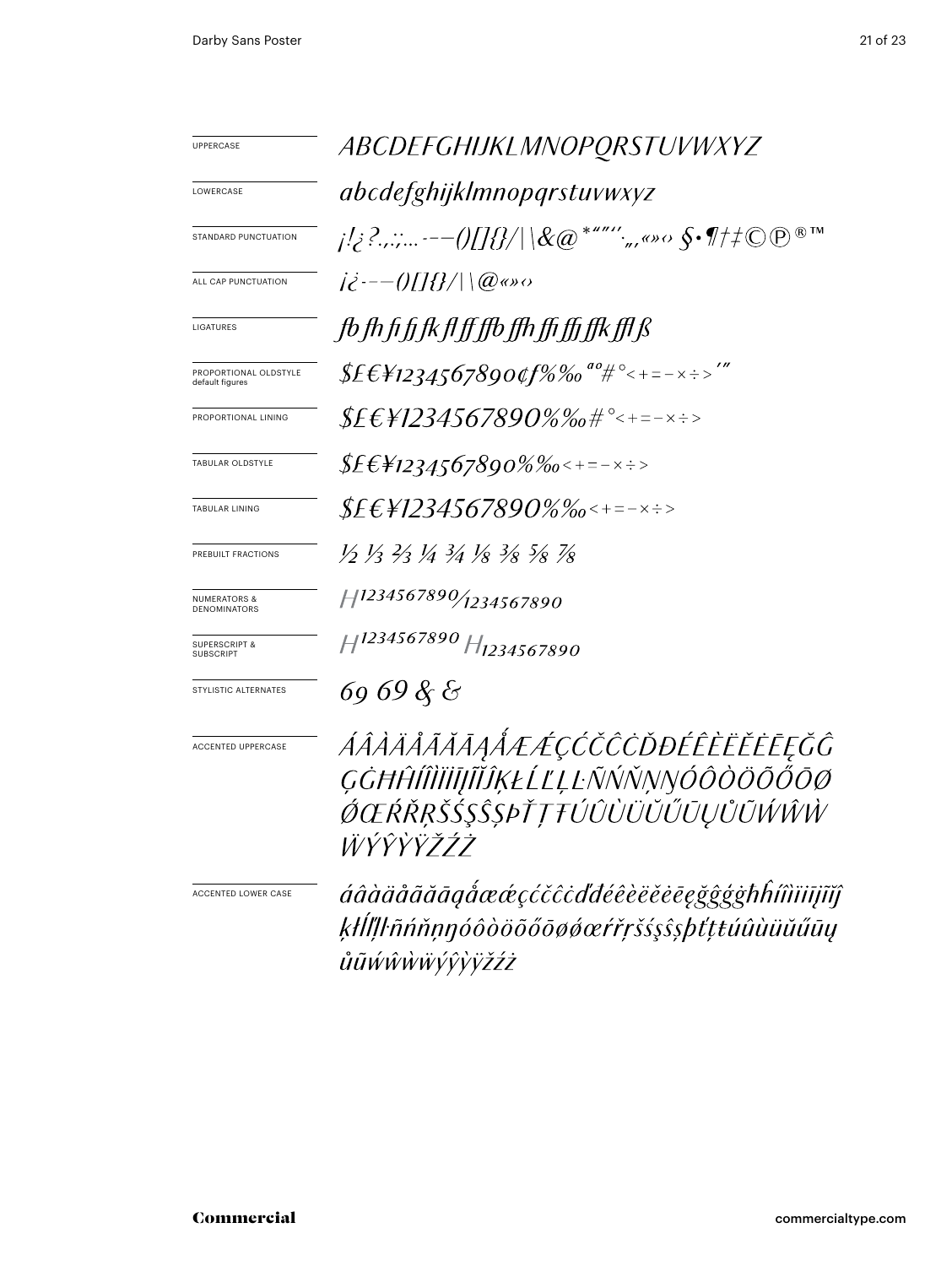| <b>OPENTYPE FEATURES</b><br>FAMILY WIDE                  | <b>DEACTIVATED</b>                                                      | <b>ACTIVATED</b>                                                 |
|----------------------------------------------------------|-------------------------------------------------------------------------|------------------------------------------------------------------|
| ALL CAPS<br>opens up spacing, moves<br>punctuation up    | Quilt & $[Cover] @ $11.99$                                              | <b>QUILT &amp; [COVER] @ \$11.99</b>                             |
| PROPORTIONAL OLDSTYLE<br>default figures                 | Sale Price:<br>$$3,460$ €1,895<br>Originally:<br>$47,031$ £9,215        | Sale Price:<br>$$3,460$ €1,895<br>Originally:<br>$47,031$ £9,215 |
| PROPORTIONAL LINING                                      | <b>Sale Price:</b><br>$$3,460$ €1,895<br>Originally:<br>$47,031$ £9,215 | \$3,460 €1,895<br>Sale Price:<br>¥7,031 £9,215<br>Originally:    |
| <b>FRACTIONS</b><br>ignores numeric date format          | $21/03/10$ and 2 $1/18$ 460/920                                         | $21/03/10$ and $2\frac{1}{8}$ 460/920                            |
| SUPERSCRIPT/SUPERIOR                                     | $x158 + y23 \times z18 - a4260$                                         | $x^{158} + y^{23} \times z^{18} - a^{4260}$                      |
| SUBSCRIPT/INFERIOR                                       | $x_{15}8 \div y_{23} \times z_{18} - a_{4}260$                          | $X_{158} \div Y_{23} \times Z_{18} - \lambda_{4260}$             |
| DENOMINATOR<br>for making arbitrary fractions            | 0123456789 0123456789                                                   | 0123456789 0123456789                                            |
| NUMERATOR<br>for making arbitrary fractions              | 0123456789 0123456789                                                   | 0123456789 0123456789                                            |
| <b>LANGUAGE FEATURE</b><br>Polski (Polish) kreska accent | ŹRÓDŁA Ślady możliwość                                                  | ŻRÓDŁA Ślady możliwość                                           |
| <b>LANGUAGE FEATURE</b><br>Română (Romanian) s accent    | INSUSI constiința științifice                                           | ÎNSUȘI conștiința științifice                                    |
| <b>OPENTYPE FEATURES</b><br>ROMAN & ITALIC               | <b>DEACTIVATED</b>                                                      | <b>ACTIVATED</b>                                                 |

Nearly *90,600 settlers* in 1669 Nearly *90,600 settlers* in 1669

#### **DEACTIVATED**

WoWing HollyWooD! WoWing HollyWooD! Pettifogger gaining gratingly Pettifogger gaining gratingly His 906 Magnanimous Wins His 906 Magnanimous Wins

#### **DEACTIVATED**

*Coffee & Tea & Conversations Coffee & Tea & Conversations Information & Museum Tours Information & Museum Tours His Grand & Gallant Proposal His Grand & Gallant Proposal*

#### **ACTIVATED**

Teams average several goals Teams average several goals

#### **ACTIVATED**

*Her party won in 2006 & 2009 Her party won in 2006 & 2009*

alternate a STYLISTIC SET 02 alternate g

**opentype FEATUREs** roman

STYLISTIC SET 01

STYLISTIC SET 04 alternate 6 9

STYLISTIC SET 03 alternate W

STYLISTIC ALTERNAT<br>Illustrator/Photoshop

#### **opentype FEATUREs** italic

swash &

STYLISTIC SET 05 alternate &

STYLISTIC SET 06 swash &

STYLISTIC ALTERNATES Illustrator/Photoshop